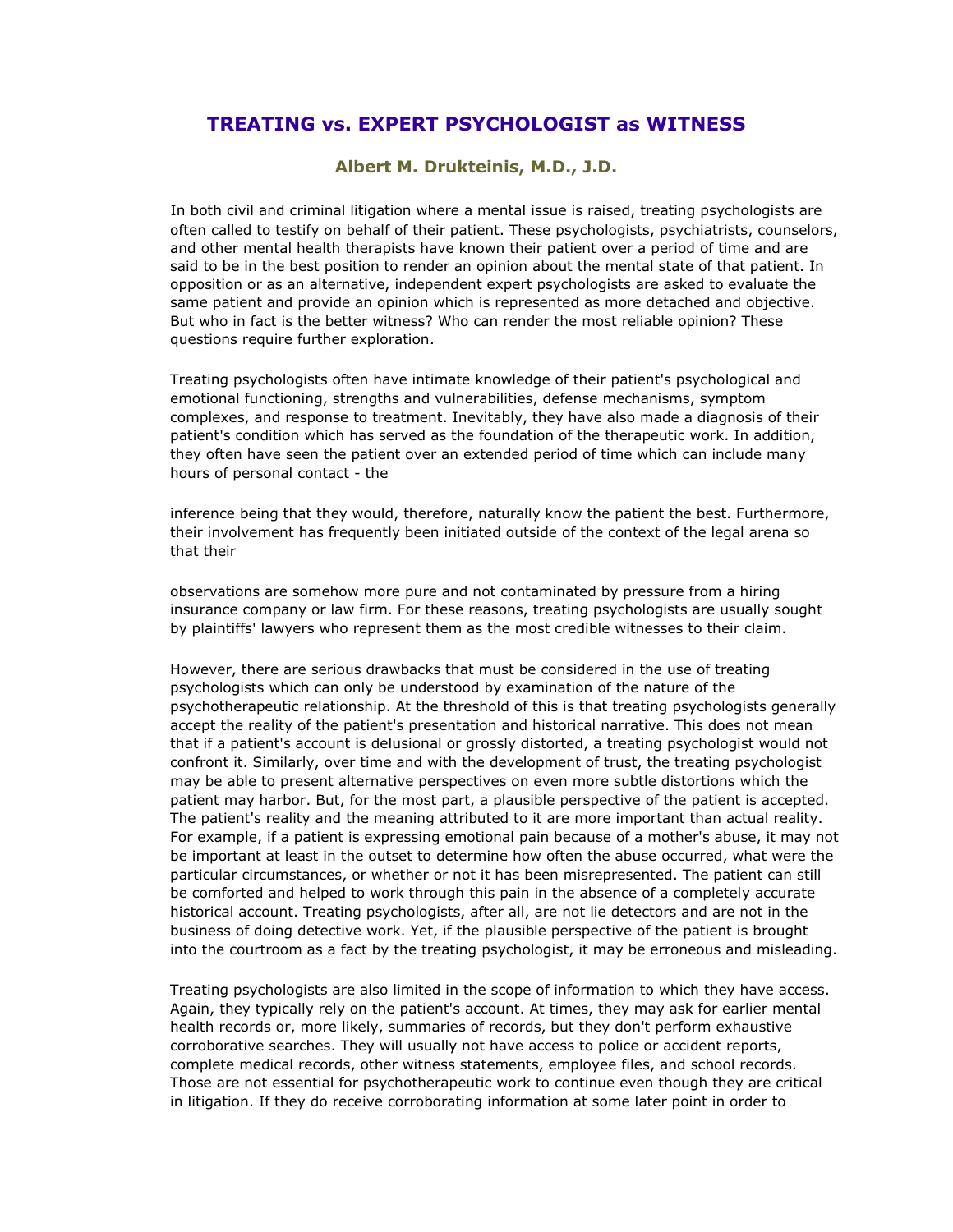prepare for testimony, they may face information that is not compatible with their earlier clinical formulation. Yet, modification of their opinion could threaten the therapeutic alliance.

This leads to the next important drawback in the use of treating psychologists as witnesses, namely, that their therapeutic alliance with the patient can preclude objectivity. Treating psychologists, by their very role, rely on the treatment relationship in order to provide their healing. That relationship must be one of trust and confidence, and belief on the part of the patient that the psychologist is there for them. If the psychologist expresses an opinion that is contrary to the patient's legal claim, resentment can inevitably form and the relationship is damaged. It would be naive to think that the authority and opinions of the psychologist would be accepted by the patient without such a consequence. More likely, the psychologist and patient will become adversaries, with the patient perhaps even seeking other professional help. Instinctively, treating psychologists know this and especially where there has been a long-term relationship, they will not compromise the patient's interests. For example, if a psychologist has been in a treatment relationship for many years with a patient who has hypochondriacal tendencies, would the psychologist refuse to support a recent claim of whiplash symptoms even if exaggerated? It is unlikely. This does not mean that the psychologist would purposely give false testimony, but there would be the inclination to soften the impact of hypochondriasis on the patient's current distress.

Another potential conflict faced by treating psychologists is payment for their services. Although private health insurance carriers will be responsible for payment of most therapy with or without some co-payment on the part of the patient, this is not always the case. For example, workers' compensation claims, payment to the psychologist will be directly related to a favorable opinion that the patient's symptoms arose out of and in the course of employment. The typical scenario in these cases occurs after an initial interview between the psychologist and patient, when the patient announces that all the bills will be covered by workers comp. The psychologist is next handed an insurance form which requires that the work connection be documented. This decision is often made after a relatively brief interview with little in the way of corroborating information. Later, as treatment has progressed and a more formal opinion is requested, is it really possible for the psychologist to be objective and say that the symptoms are slot work related, when fees have been collected over a period of time on that basis? Again, this does not mean that the psychologist will falsely provide an opinion in order to be paid, but that conscious or unconscious factors will certainly influence the psychologist's ability to be objective. In other cases, when an attorney sends a client to a psychologist for treatment, payment of accumulated fees may depend on the successful outcome of litigation, thereby also eroding objective opinion.

This last example leads us to an even wider area of concern, that is whenever a patient is being sent for psychological treatment by a lawyer and the treating psychologist is then asked to be a witness in the patient's litigation. These types of referrals are frequently made and are not always for contrived purposes. A lawyer may see genuine emotional distress that is in need of attention independent of the law suit. However, this is where the greatest number of conflicts arise and where objectivity suffers most.

Expert psychologists would appear to be a better choice as witnesses and using them would avoid many of the potential conflicts and issues around credibility just described. Expert psychologists can say what they want and are not bound to a therapeutic alliance with the patient. They are in a position to consider all the data and give it proportional weight. They usually have access to more corroborating information and, by virtue of their experience, should be asking for complete records and background data which provide a more complete understanding of the patient's history. If properly trained and certified, expert psychologists